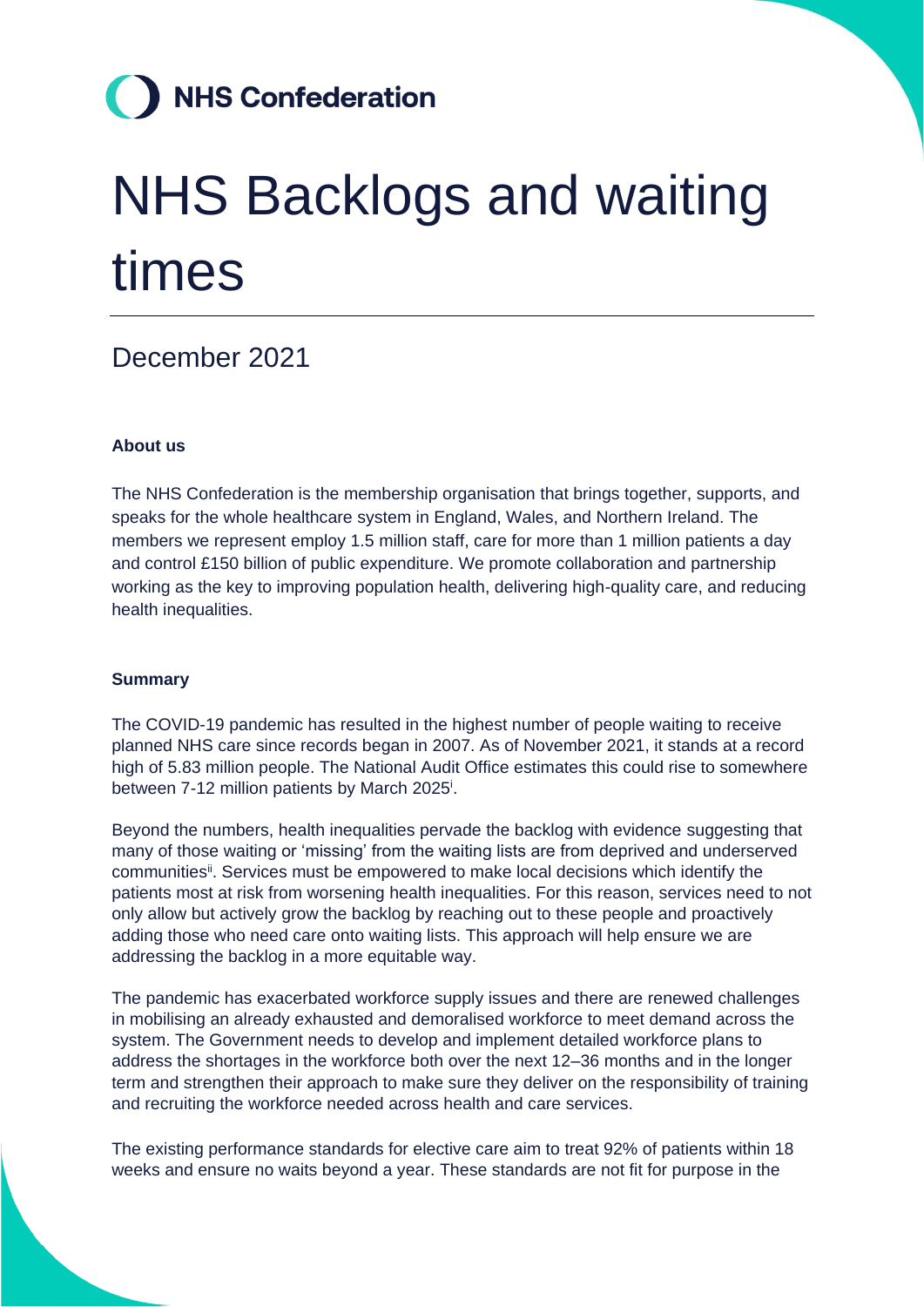circumstances the NHS now faces. A comprehensive new plan and new constitutional commitments are needed, that focus on the quality of care and equity of access, not just in seeing the backlog in terms of waiting times.

There must be clear and transparent messaging from Government about the sheer scale of challenge faced by the NHS in restoring services. It is imperative that, if we are to achieve a reduction in the elective and cancer backlog, the Government commits to openness, transparency and being honest and realistic with the public about the demands on services, how processes to prioritise care must protect the most vulnerable and improve overall outcomes, and what people on waiting lists should expect.

#### **Before the pandemic, what were the root causes of the NHS's deteriorating performance against the standards required for waiting times for elective care and cancer services?**

- 1. The COVID-19 pandemic has resulted in the highest number of people waiting to receive planned NHS care since records began in 2007, rising to 5.83 million in November 2021 ii. The National Audit Office estimates that there will be between 7-12 million patients on elective waiting lists by March 2025<sup>iv</sup>.
- 2. Over the past decade the NHS has experienced a rising demand for its services whilst under sustained financial constraints. NHS acute, mental health, community, ambulance and primary care services have continued to experience high levels of demand associated with multi-layered, complex, and long-term health needs from a growing, socially diverse and ageing patient population.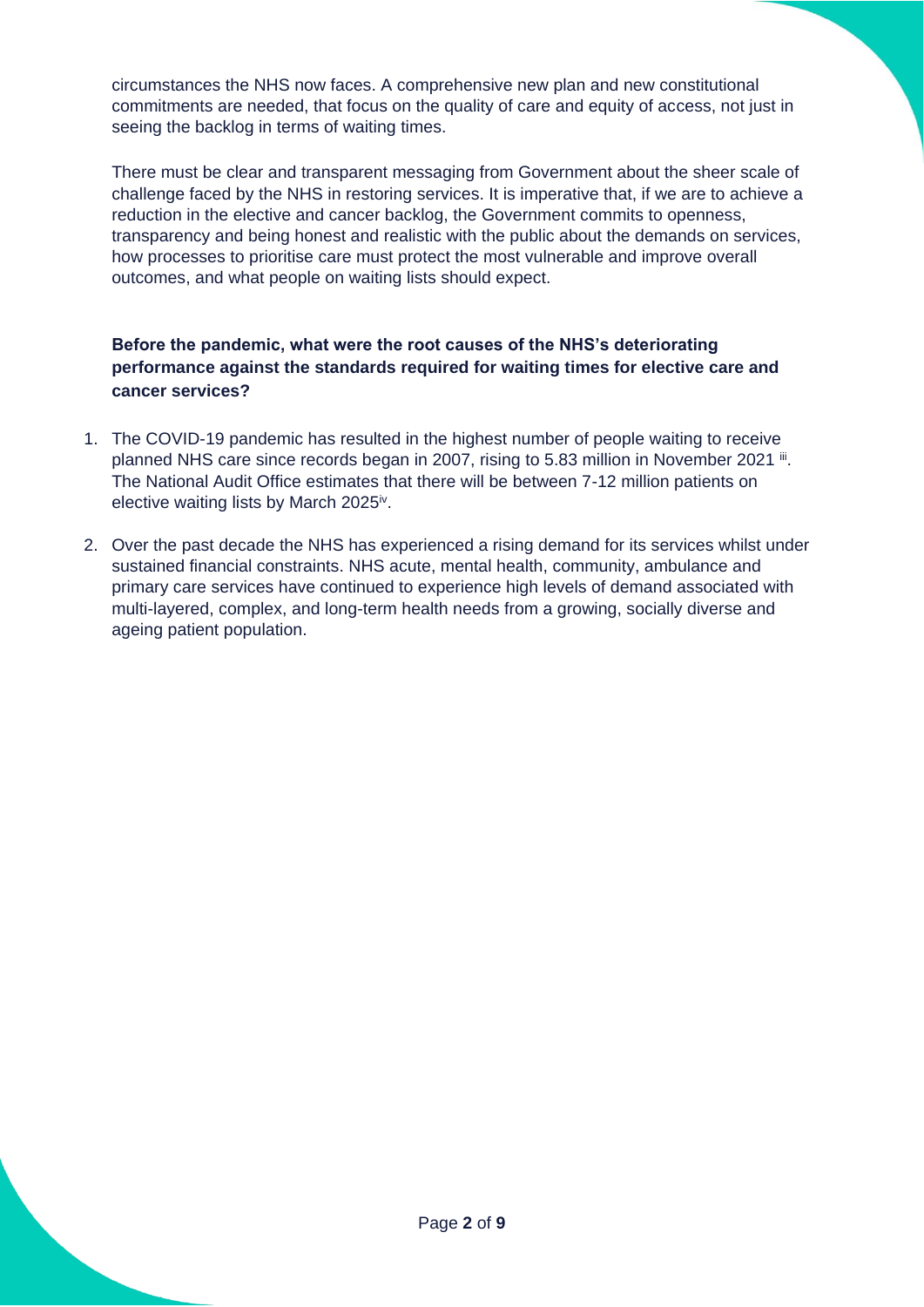#### **Waiting list figures** Yearly comparison



Source: NHS England | Consultant-led Referral to Treatment Waiting Times Data



#### **Waiting list size up to February 2020**

Source: NHS England: Consultant-led Referral to Treatment Waiting Times

- 3. NHS core funding has not kept up with high levels of demand. During the period of austerity that followed the 2008 economic crash, the Department of Health and Social Care budget continued to grow but at a slower pace than in previous years. Budgets rose by 1.4% each year on average (adjusting for inflation) in the 10 years between 2009/10 to 2018/19, compared to the 3.7% average rises since the NHS was established<sup>y</sup>. This financial constraint combined with rising demand for both elective and cancer care caused an increase in waiting times even though NHS was doing more work year-on-year. Demands for its services has increased even faster<sup>vi</sup>.
- 4. The availability of sufficient NHS workforce to meet demand has long been problematic with investment in training and retaining of staff not keeping pace with the demand for services, leading to chronic workforce shortages in key areas.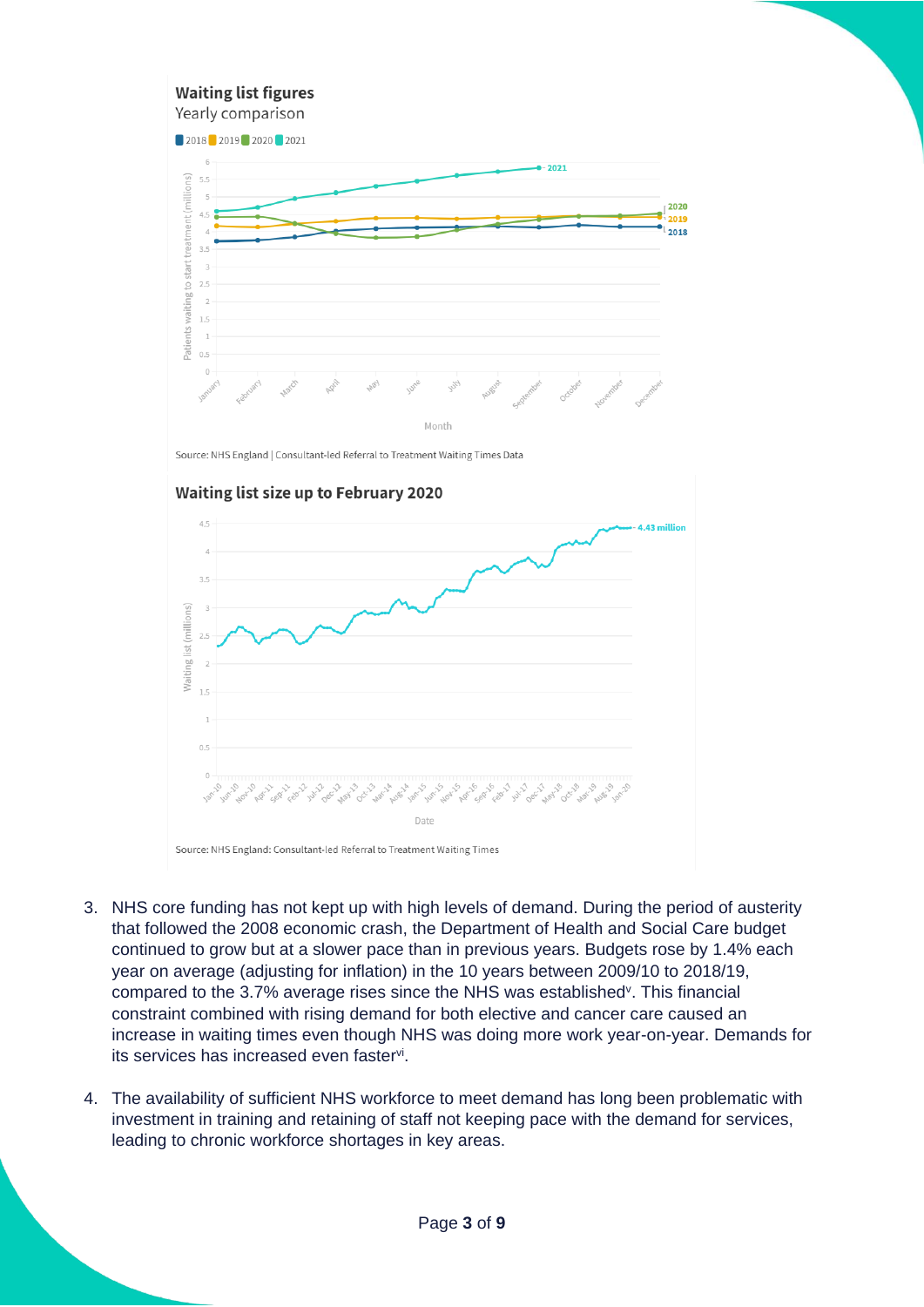5. Between 2010 and 2019, the resources the NHS had to deal with demand fluctuated unevenly. There was relatively strong growth in the number of consultants (over 3% per year) but almost no change in nurse numbers and a reduction of 1.1% per year in the number of general and acute beds available for overnight use.<sup>vii</sup>

#### *What did the NHS do well and what could it have done better in providing elective care and cancer services during the pandemic?*

- 6. Urgent and emergency procedures (priority 1 and 2) have largely been maintained during the pandemic; much of the growth in waiting lists comes from lower priority, high-volume procedures (priority 3 and 4) for conditions ranging from painful bone and joint conditions to ear, nose and throat and ophthalmology. This was due to prioritisation decisions having to be made for elective procedures due to Covid-19 impacts.
- 7. Despite the immense pressure the pandemic has inflicted on the system, NHS staff have mobilised to implement innovative changes to patient pathways to improve both quality and access to services. Examples include new intermediate pathways for children and young people presenting with an eating disorder to avoid admission; effective use of nurse triage models in rapid assessment areas; same-day access to diagnostics; virtual wards in the community; better use of advice and guidance with generalists and specialists working together to avoid admission; and effective management of patient treatment lists by sharing patient data<sup>viii</sup>.
- 8. Some innovations will be particularly useful for addressing the elective backlog. Given the potential for Covid to disrupt planned care, the accelerated implementation of 'hot' and 'cold' sites to separate urgent from planned care has significantly improved performance across the NHS. Implementation of 'waiting well' models through alternative workforce or digital approaches, also provide an effective system solution for staying in touch with patients on the waiting list. Reduced regulatory pressure has relieved some of the bureaucratic pressures on staff, allowing them additional headspace to respond to pandemic pressure and innovate at scaleix.
- 9. NHS staff and teams will need adequate funding and support to scale such initiatives, which will help to reduce the elective backlog more quickly and equitably.

#### **Case studies**

Barking, Havering and Redbridge University Hospitals NHS Trust

BHRUT set up a successful initiative to extend elective care to 1,000 more patients between May and September. The Scalpel Project was delivered by the trust's general surgery division and focused on seeing patients that had been waiting longest.

Through a special series of six Saturday clinics, they were able to provide flexibility to patients who are unable to attend a weekday appointment. The trust is now looking to build on this project, to embed the positives of the initiative into the system and share best practice with others across the country facing similar challenges.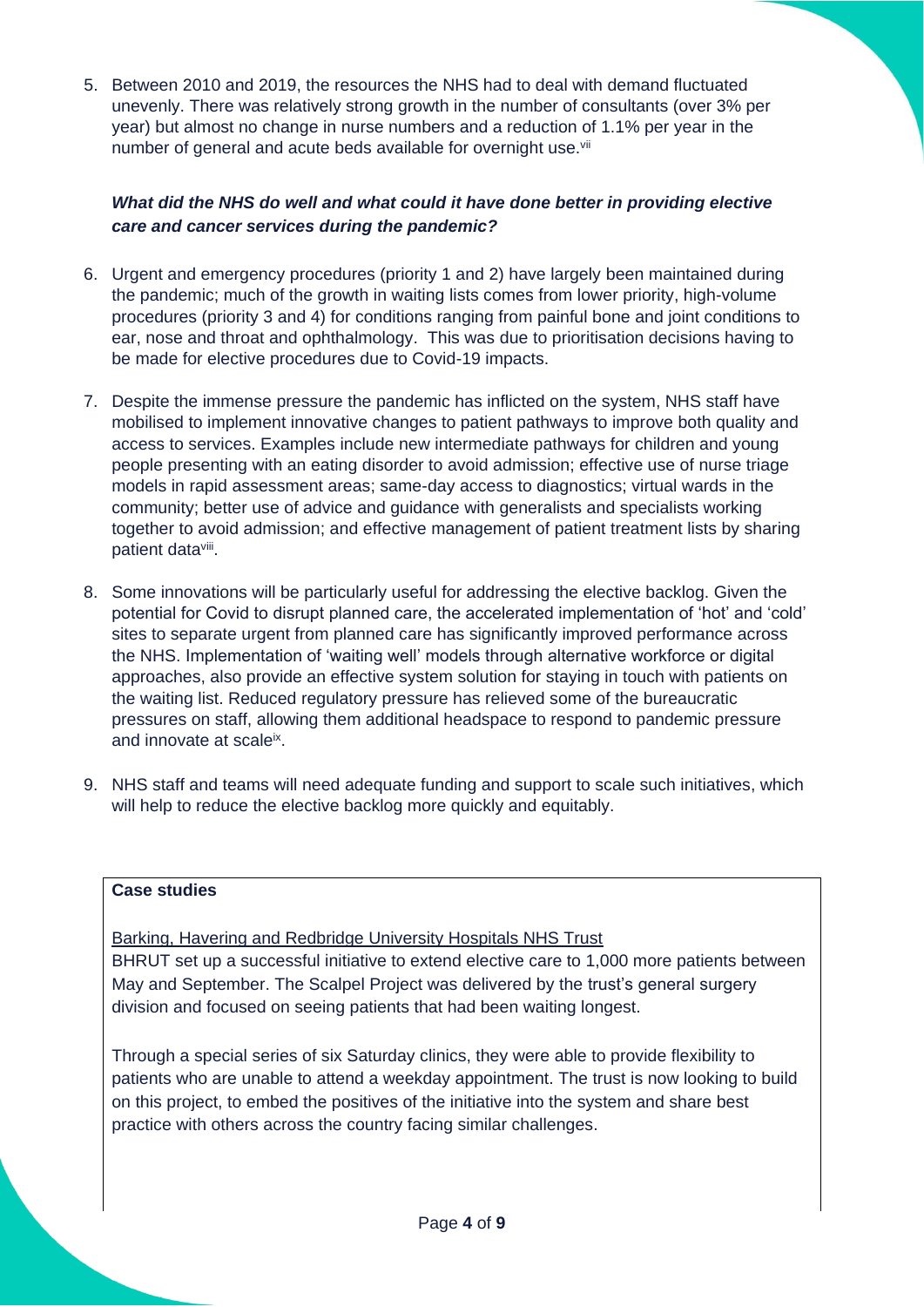West Hertfordshire Hospitals NHS Trust

The COVID-19 virtual care ward established at West Hertfordshire Hospitals NHS Trust saved nearly 300 bed days over a three-week period at the height of the first wave.

A latterly used patient monitoring app called Medopad more than doubled the number of patients monitored at home.

Norfolk and Norwich University Hospitals NHS Foundation Trust is now scaling the virtual ward model to support recovery and beyond. The trust now has almost ten live care pathways and is developing more condition-specific virtual wards, including diabetes and heart failure.

Further case studies can be found at [www.nhsconfed.org/case-studies/working-harder-ever](http://www.nhsconfed.org/case-studies/working-harder-ever-support-patients-and-communities)[support-patients-and-communities.](http://www.nhsconfed.org/case-studies/working-harder-ever-support-patients-and-communities)

*What are the biggest challenges faced by local healthcare providers in recovering performance on waiting times for elective care and cancer services?*

- 10. A priority is to understand the 'missing 7.42 million' who did not come forward for care during the pandemic as would otherwise have been expected. We know many of them will be from deprived and under-served groups. This will require the Department of Health and Social Care and NHSEI to empower systems to reach out and identify patients who need care but are yet to present themselves to services and accept that waiting lists will get worse before they get better. Ultimately, this approach will help ensure we are addressing the backlog in a fairer way that doesn't worsen health inequalities as people from deprived and marginalised groups have been more likely to hold back from seeking care during the pandemic.<sup>x</sup>
- 11. Our analysis of available data has shown a relationship between levels of local deprivation and waiting time trends. Evidence suggests that increases in waiting list numbers are associated with areas of greater deprivation, especially in neurology, general surgery, and dermatology. Increases in admissions for specialties such as trauma and orthopaedics and ENT are associated with areas of less deprivation;<sup>xi</sup> and overall levels of waiting per head of population are associated with areas of greater deprivation.
- 12. In the same way that COVID-19 cases disproportionately impacted black and minority ethnic and more deprived communities, our analysis of available data has shown a relationship between levels of local deprivation and waiting time trends. Radical approaches are therefore needed to build back fairer, including proactively adding people to the waiting list in the short term to ensure those who need care receive it promptly and to prevent conditions from worsening unnecessarily<sup>xii</sup>.
- 13. The pandemic has exacerbated workforce supply issues and there are renewed challenges in mobilising an already exhausted and demoralised workforce to meet demand across the system. The mental health and wellbeing of staff must be supported through ongoing funding for initiatives like mental health hubs.
- 14. The need to grow and address waiting lists needs to be balanced with addressing the risk that increased pressure on NHS staff could cause many on the brink of retirement, or burnoutxiii.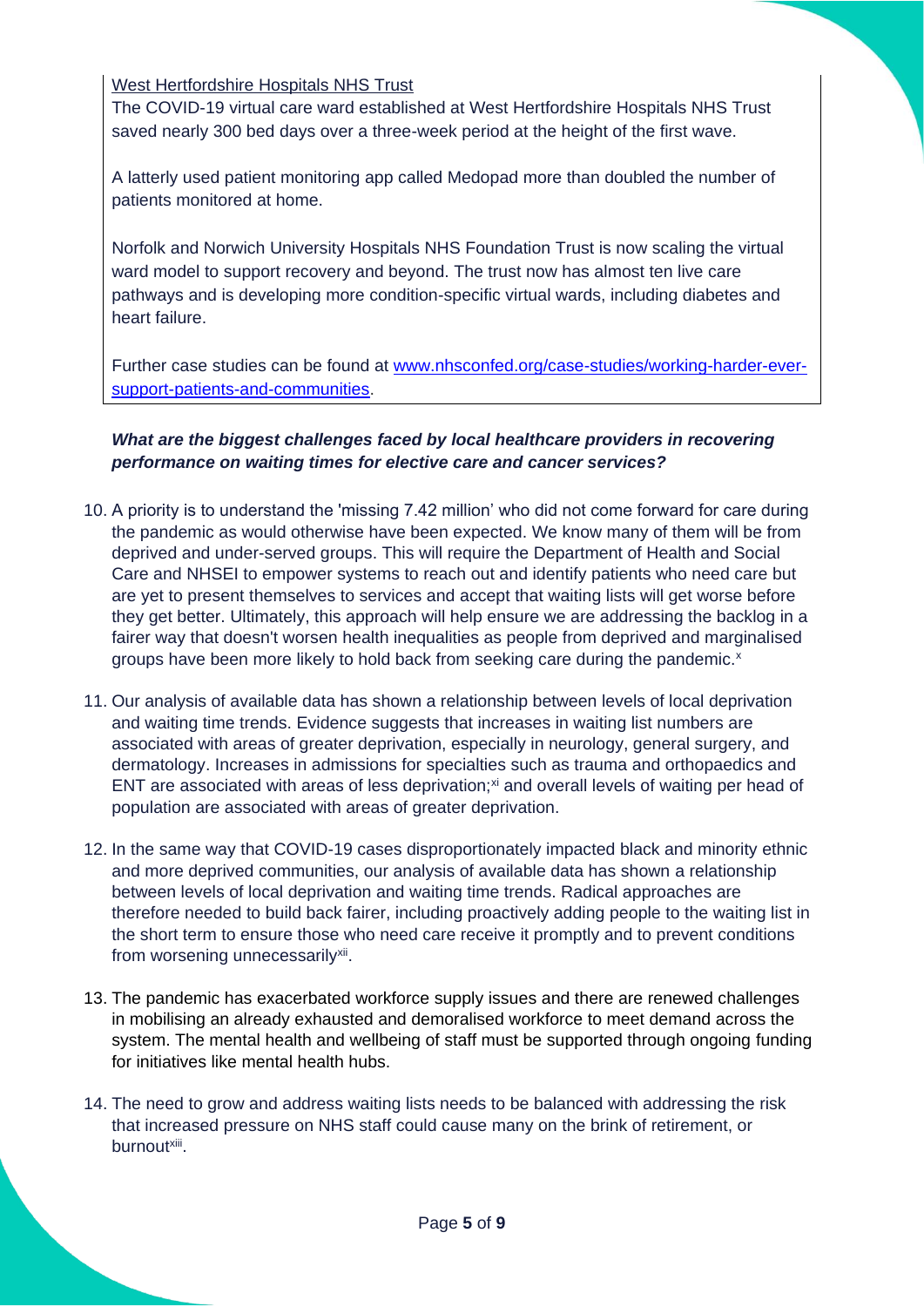- 15. A recent poll carried out by NHS Confederation of its members showed that the pressure on the NHS is now at unsustainable levels and patient safety and care are being put at risk by staff shortages. Nearly nine in 10 (88%) members said the demands on their organisation are unsustainable. Almost the same number (87%) also say that a lack of staffing across the whole of the NHS is putting patient safety and care at risk.<sup>xiv</sup>
- 16. NHS Confederation members earlier in the year asked for relatively small amounts of capital funding at pace to manage both elective and emergency pressures over the winter period. NHS leaders warned that receiving funding at short notice would make it more challenging to invest constructively and with more planning investment can be made to reduce waiting times further by expanding their elective capacity. However, they have consistently experienced delays and administrative challenges in accessing the funds in a sufficiently timely manner to make the necessary changes in time. $x<sup>y</sup>$
- 17. For the period 1st April 2020 to 31st March 2021, NHS organisations reported that the total cost to eradicate the NHS Estate backlog was £9.2 billion. This is a 2.2% increase since 2019/20<sup>xvi</sup>. We are pleased to see the overall DHSC capital budget increase and systems offered the flexibility to spend it according to their need, but the process for applying for funding is extremely bureaucratic and time consuming, especially at a time when NHS leaders are facing severe challenges.
- 18. NHS Confederation welcomes the recent announcement of £700 million for the NHS this winter to support NHS leaders invest in capital funding in facilities that will make them more efficient and improve patient care, such as community diagnostic hubs and elective treatment centres. The need for long term approaches to capital investment that support investment in new and more efficient ways of working is crucial<sup>xvii</sup>.
- 19. Our members welcomed the moving of the Elective Recovery Fund threshold of 89% of 2019/20 RTT pathway activity down from 95%. This will allow more providers to access the fund. However, our members have been telling us that rising demand from winter pressures; sustained COVID-19 demand; unprecedented A&E admissions; continued demand and pressure on social care; urgent and emergency care; backlog in ambulance delay handovers and ongoing discharge challenges with patients who are medically fit for discharge but impacted by delayed packages of social care. All these factors are exacerbating an already challenging health and social care system, making it very difficult to access the ERF at this threshold.
- 20. The publication of the Government's Adult Social Care Reform White Paper has been long awaited and whilst we welcome the White Paper, it does little to address the urgent immediate pressures facing the people who rely on vital social care services, including tackling severe staff shortages<sup>xviii</sup>.

#### *How should DHSC and NHSE support local providers to recover their performance?*

21. The NHS needs a new approach to waiting lists and a new funding and regulatory framework that focuses less on rigid performance standards and more on collaboration, health inequality and patient wellbeing. By reaching out to people who should be waiting for care and proactively adding them to waiting lists, the NHS can fully understand the scale of the problem and plan accordingly.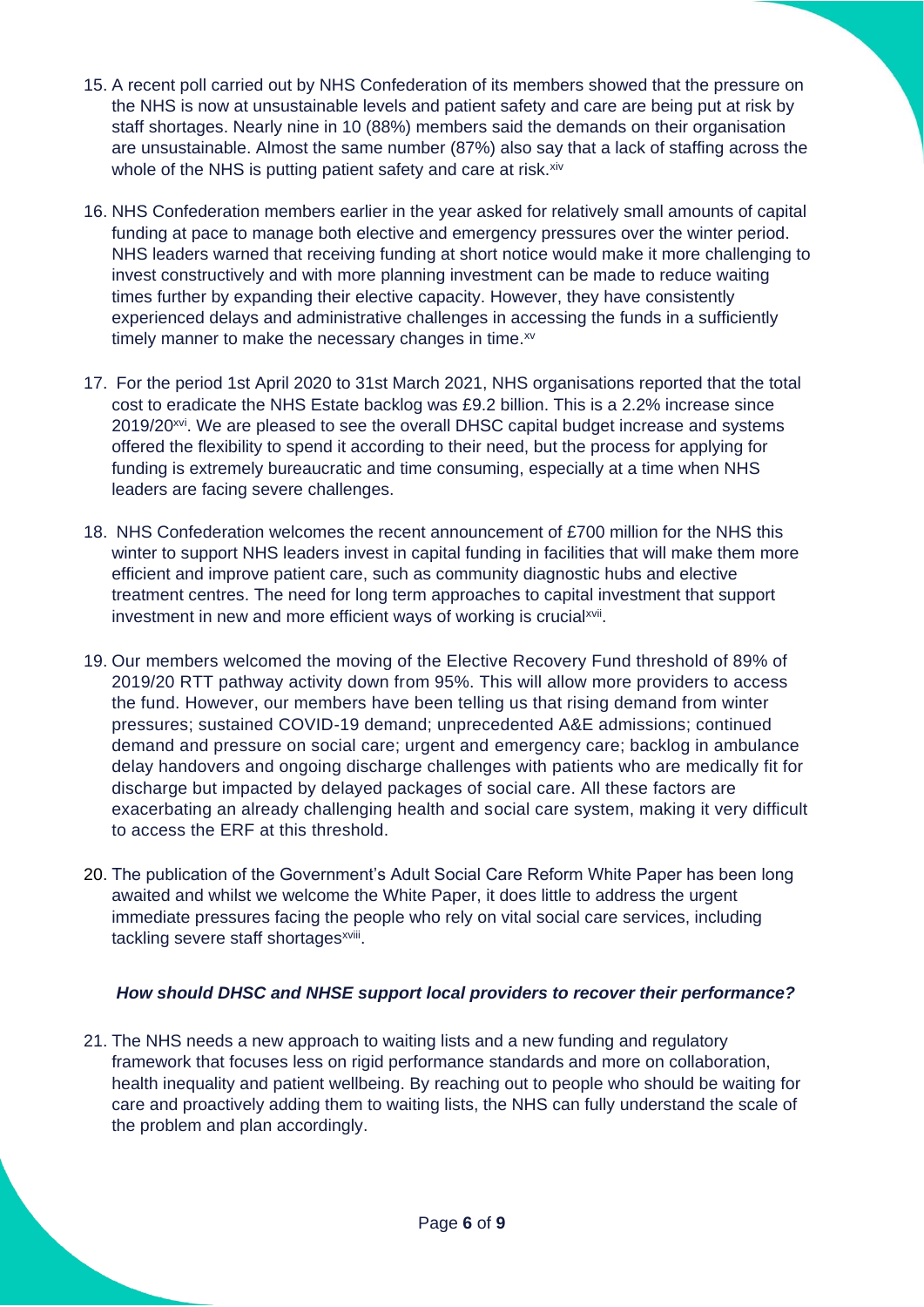- 22. Reducing the elective backlog must consider all parts of the health and social care system not just in acute hospital settings. Social care is essential to being able to ensure flow of patients out of NHS settings and hospital beds to free up capacity. Mental health, primary and community providers form an eco-system that helps patients wait well before elective treatment. All require investment and support to play their role.
- 23. The NHS Constitution commitments, to treat 92% of patients within 18 weeks and that no one should wait beyond one year, no longer work for the circumstances we now face. The pandemic has shown the need to consider equity of experience and outcomes, not simply access, and the need to align performance indicators and incentives to support providers and systems to achieve this shift. Constitutional commitments should therefore include:
	- duties to improve outcomes and reduce health inequalities
	- focused resources on deprived populations to support them entering planned pathways much earlier thereby reducing non-elective admissions
	- early diagnostics and active waiting as part of the elective pathway
	- long-term sustainable capability<sup>xix</sup>.
- 24. Reform needs to be accompanied by clear and consistent messaging from the government that the elective situation will not be resolved in 12 months, that waiting times will be managed differently as the NHS recovers, and what people on waiting lists can expect.
- 25. NHS workforce vacancies have contributed to the elective backlog and will continue to have an impact unless there is consistency in the supply and development of healthcare professionals. To enable this and develop a workforce that can meet community-based population health goals, and provide acute and primary care, the Government and the NHS needs to develop and implement detailed plans to address the shortages in the workforce both over the next 12–36 months and beyond. Government must strengthen their responsibility and accountability with regard to ensuring we are training and recruiting the workforce needed across health and care services in the longer term.
- 26. Patient activation is crucial in making gains in the elective recovery plan. Encouraging, empowering, and utilising the knowledge, skills, and confidence a person has in managing their own health conditions is an important lever in bringing down the backlog. Giving patients choice over where and when they attend their appointments; discussing the options available; whether they can attend virtually or via telephone; and what follow-up appointments are right for that individual all contribute to an active decision-making process in outpatient pathways.

#### *Are plans and funding announced to date enough to help the system recover or, if not, what in your view is still missing?*

27. Tackling the elective care backlog and meeting rising demand will mean the NHS workforce will need to grow by almost a fifth by 2024/25.<sup>xx</sup> The Health Foundation estimates this requires HEE's budget to increase to £5.5 billion by 2024/25<sup>xxi</sup>. There needs to a comprehensive long-term plan to address workforce shortages across health and care. Funding will only go so far if we do not keep pace with the right mix of skills and roles needed to transform delivery of care. The NHS Confederation supported amendment to Clause 34 of the Health and Care Bill that would strengthen the duty on the Secretary of State for Health and Social Care to ensure enough workforce are trained to meet the demands on the NHS. We will also support any similar amendments brought in the Lords stages of the Bill's progression.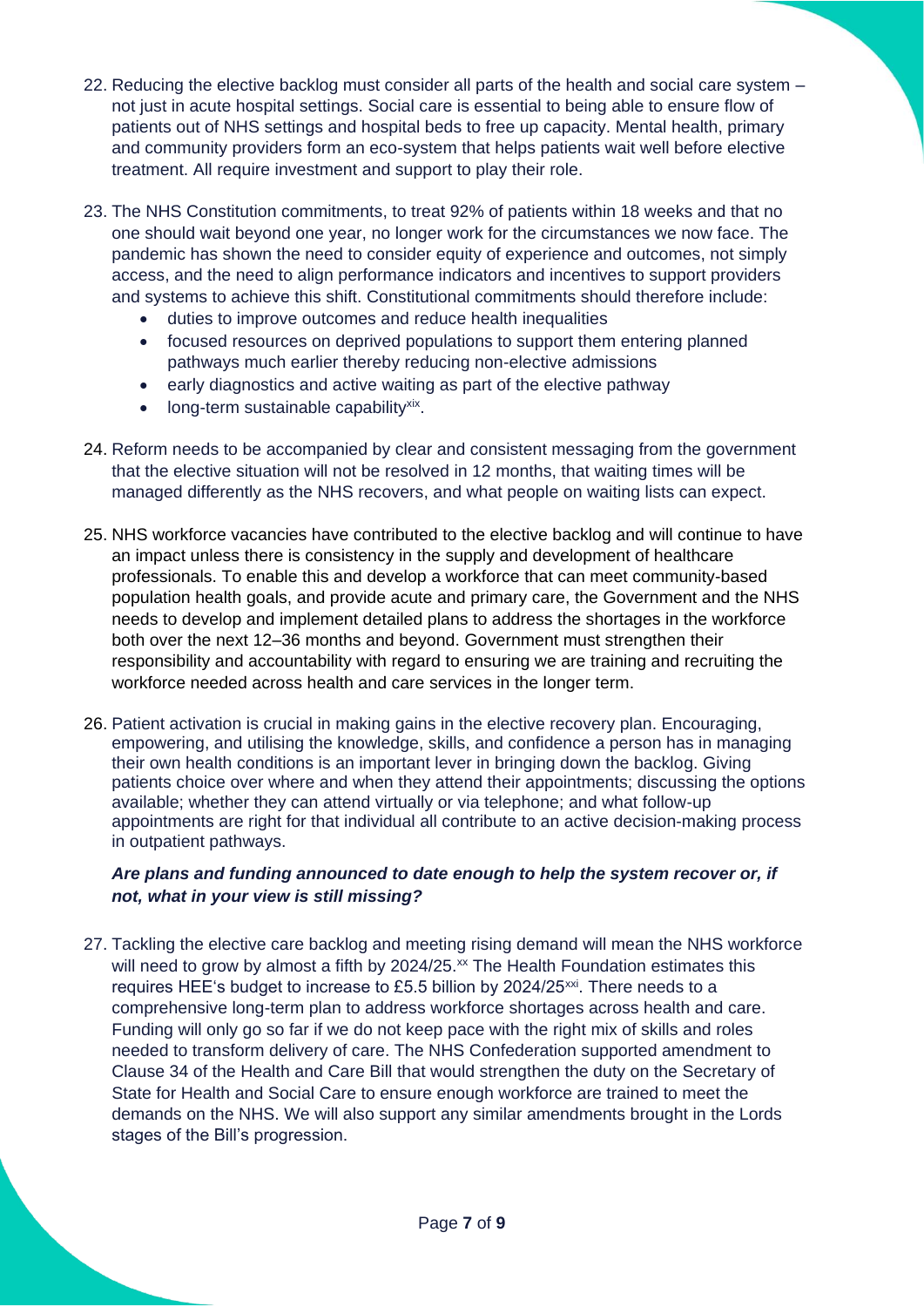- 28. At the time of writing, we are awaiting the Government's Elective Recovery Plan which will include further detail on how the elective backlog will be reduced. We welcome the focus on the increased use of technology and the NHS App; commitment to patient activation; alternative options for patients to access elective care appointments and possibly a single national waiting list. However, it is vital that all these initiatives do not further the already widening health inequalities gap we are seeing in the backlog. Drivers and incentives for reducing the elective backlog must be fully aligned across the system and made clear to NHS leaders that strategies to tackle this enormous challenge is nationally aligned so that we are all working in the same way to achieve the same goal.
- 29. The government and national bodies need to support the NHS to manage the realities of recovering services, not set unrealistic targets and impose financial penalties. A key part of this is an oversight framework which enables local leaders to lead and innovate.
- 30. Local leaders are experts on deciding on the most effective interventions locally to manage waiting lists and must be given the autonomy to make local decisions they are best placed to lead on. The Department of Health and Social Care, national bodies and local systems should work with leaders across the NHS to support them to innovate by supplying commensurate funding and workforce.
- 31. Finally, there must be clear and transparent messaging from Government about the sheer scale of challenge faced by the NHS in restoring services. It is imperative that, if we are to achieve reducing the elective and cancer backlog and provide timely, accessible health and social care services, that the public understands the immense pressure the NHS is currently under and what that means for the people waiting. We therefore call on the government for a new commitment to openness, transparency and public engagement, being realistic with the public about the demands on the service and clear that the prioritisation of care is important to protect the most vulnerable and improve overall outcomes.

iii NHS England (2021) Consultant-led referral to treatment waiting times:

<https://www.england.nhs.uk/statistics/statistical-work-areas/rtt-waiting-times/>

ivNational Audit Office (2021) NHS backlogs and waiting times in England: [www.nao.org.uk/wp](http://www.nao.org.uk/wp-content/uploads/2021/07/NHS-backlogs-and-waiting-times-in-England.pdf)[content/uploads/2021/07/NHS-backlogs-and-waiting-times-in-England.pdf](http://www.nao.org.uk/wp-content/uploads/2021/07/NHS-backlogs-and-waiting-times-in-England.pdf) [accessed 2 Dec 2021] <sup>v</sup> <https://www.kingsfund.org.uk/projects/nhs-in-a-nutshell/nhs-budget>

 $x$ iii Ibid.

<sup>i</sup> National Audit Office (2021) NHS backlogs and waiting times in England: [www.nao.org.uk/wp](http://www.nao.org.uk/wp-content/uploads/2021/07/NHS-backlogs-and-waiting-times-in-England.pdf)[content/uploads/2021/07/NHS-backlogs-and-waiting-times-in-England.pdf](http://www.nao.org.uk/wp-content/uploads/2021/07/NHS-backlogs-and-waiting-times-in-England.pdf) [Accessed 2 Dec 2021]

ii [www.nhsconfed.org/news/reaching-out-7-million-patients-hidden-waiting-list-requires-generational](http://www.nhsconfed.org/news/reaching-out-7-million-patients-hidden-waiting-list-requires-generational-change)[change](http://www.nhsconfed.org/news/reaching-out-7-million-patients-hidden-waiting-list-requires-generational-change) [Press]

vi National Audit Office (2021) NHS backlogs and waiting times in England: [www.nao.org.uk/wp](http://www.nao.org.uk/wp-content/uploads/2021/07/NHS-backlogs-and-waiting-times-in-England.pdf)[content/uploads/2021/07/NHS-backlogs-and-waiting-times-in-England.pdf](http://www.nao.org.uk/wp-content/uploads/2021/07/NHS-backlogs-and-waiting-times-in-England.pdf) [Accessed 2 Dec 2021] vii Ibid.

viii NHS Confederation (2021) A system approach to the demand crunch:

<https://www.nhsconfed.org/publications/system-approach-demand-crunch>

<sup>&</sup>lt;sup>ix</sup> NHS Confederation (2020) Lean, light and agile: governance and regulation in the aftermath of COVID-19:<https://www.nhsconfed.org/publications/lean-light-and-agile>

<sup>x</sup> NHS Confederation (2021) Manifesto for recovery: the health and care system after COVID-19 <https://www.nhsconfed.org/sites/default/files/2021-10/Manifesto-for-recovery-0.pdf>  $\overline{x}$ i Ibid.

xii NHS Confederation (2021) Building back inclusively [www.nhsconfed.org/sites/default/files/2021-](http://www.nhsconfed.org/sites/default/files/2021-09/Building-back-inclusively.pdf) [09/Building-back-inclusively.pdf](http://www.nhsconfed.org/sites/default/files/2021-09/Building-back-inclusively.pdf)